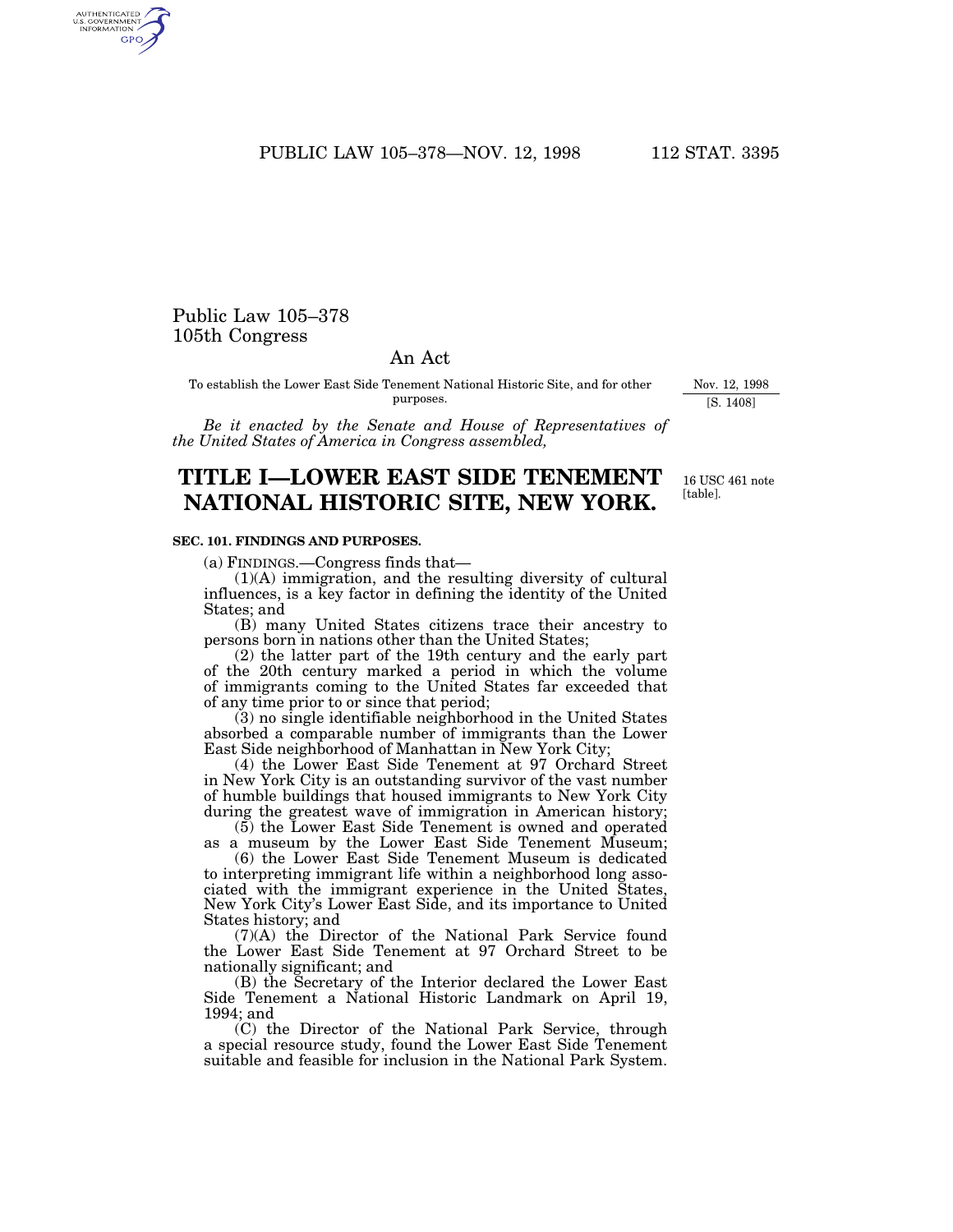(b) PURPOSES.—The purposes of this title are—

(1) to ensure the preservation, maintenance, and interpretation of this site and to interpret at the site the themes of immigration, tenement life in the latter half of the 19th century and the first half of the 20th century, the housing reform movement, and tenement architecture in the United States;

(2) to ensure continued interpretation of the nationally significant immigrant phenomenon associated with New York City's Lower East Side and the Lower East Side's role in the history of immigration to the United States; and

(3) to enhance the interpretation of the Castle Clinton, Ellis Island, and Statue of Liberty National Monuments.

### **SEC. 102. DEFINITIONS.**

As used in this title:

(1) HISTORIC SITE.—The term ''historic site'' means the Lower East Side Tenement found at 97 Orchard Street on Manhattan Island in the City of New York, State of New York, and designated as a national historic site by section 103.

(2) MUSEUM.—The term ''Museum'' means the Lower East Side Tenement Museum, a nonprofit organization established in the City of New York, State of New York, which owns and operates the tenement building at 97 Orchard Street and manages other properties in the vicinity of 97 Orchard Street as administrative and program support facilities for 97 Orchard Street.

(3) SECRETARY.—The term ''Secretary'' means the Secretary of the Interior.

# **SEC. 103. ESTABLISHMENT OF HISTORIC SITE.**

(a) IN GENERAL.—To further the purposes of this title and the Act entitled ''An Act to provide for the preservation of historic American sites, buildings, objects, and antiquities of national significance, and for other purposes'', approved August 21, 1935 (16 U.S.C. 461 et seq.), the Lower East Side Tenement at 97 Orchard Street, in the City of New York, State of New York, is designated a national historic site.<br>
(b) COORDINATION WITH NATIONAL PARK SYSTEM.—

 $(1)$  AFFILIATED SITE.—The historic site shall be an affiliated site of the National Park System.

(2) COORDINATION.—The Secretary, in consultation with the Museum, shall coordinate the operation and interpretation of the historic site with the Statue of Liberty National Monument, Ellis Island National Monument, and Castle Clinton National Monument. The historic site's story and interpretation of the immigrant experience in the United States is directly related to the themes and purposes of these National Monuments.

(c) OWNERSHIP.—The historic site shall continue to be owned, operated, and managed by the Museum.

#### **SEC. 104. MANAGEMENT OF THE HISTORIC SITE.**

(a) COOPERATIVE AGREEMENT.—The Secretary may enter into a cooperative agreement with the Museum to ensure the marking, interpretation, and preservation of the national historic site designated by section  $10\overline{3}$ (a).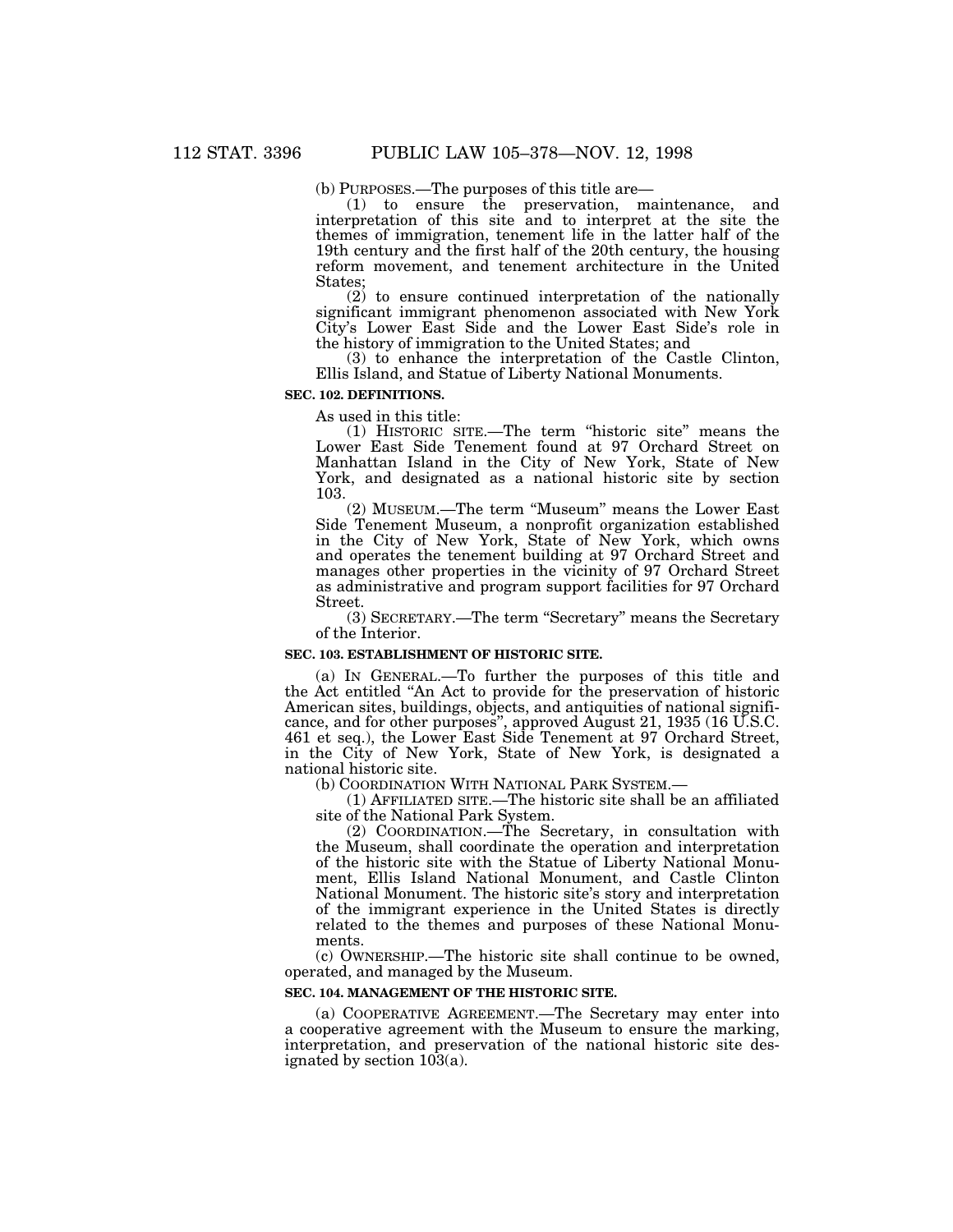(b) TECHNICAL AND FINANCIAL ASSISTANCE.—The Secretary may provide technical and financial assistance to the Museum to mark, interpret, and preserve the historic site, including making preservation-related capital improvements and repairs.<br>(c) GENERAL MANAGEMENT PLAN.—

 $(1)$  In GENERAL.—The Secretary, in consultation with the Museum, shall develop a general management plan for the historic site that defines the role and responsibility of the Secretary with regard to the interpretation and the preservation of the historic site.

(2) INTEGRATION WITH NATIONAL MONUMENTS.—The plan shall outline how interpretation and programming for the historic site shall be integrated and coordinated with the Statue of Liberty National Monument, Ellis Island National Monument, and Castle Clinton National Monument to enhance the story of the historic site and these National Monuments.

(3) COMPLETION.—The plan shall be completed not later than 2 years after the date of enactment of this Act.

(d) LIMITED ROLE OF SECRETARY.—Nothing in this title authorizes the Secretary to acquire the property at 97 Orchard Street or to assume overall financial responsibility for the operation, maintenance, or management of the historic site.

## **SEC. 105. AUTHORIZATION OF APPROPRIATIONS.**

There are authorized to be appropriated such sums as are necessary to carry out this title.

# **TITLE II—OTHER MATTERS**

### **SEC. 201. CASA MALPAIS NATIONAL HISTORIC LANDMARK, ARIZONA.**

(a) FINDINGS.—The Congress finds and declares that—

(1) the Casa Malpais National Historic Landmark was occupied by one of the largest and most sophisticated Mogollon communities in the United States;

(2) the landmark includes a 58-room masonry pueblo, including stairways, Great Kiva complex, and fortification walls, a prehistoric trail, and catacomb chambers where the deceased were placed;

(3) the Casa Malpais was designated as a national historic landmark by the Secretary of the Interior in 1964; and

(4) the State of Arizona and the community of Springerville are undertaking a program of interpretation and preservation of the landmark.

(b) PURPOSE.—It is the purpose of this section to assist in the preservation and interpretation of the Casa Malpais National Historic Landmark for the benefit of the public.

(c) COOPERATIVE AGREEMENTS.—

(1) IN GENERAL.—In furtherance of the purpose of this section, the Secretary of the Interior is authorized to enter into cooperative agreements with the State of Arizona and the town of Springerville, Arizona, pursuant to which the Secretary may provide technical assistance to interpret, operate, and maintain the Casa Malpais National Historic Landmark and may also provide financial assistance for planning, staff training, and development of the Casa Malpais National Historic Landmark, but not including other routine operations.